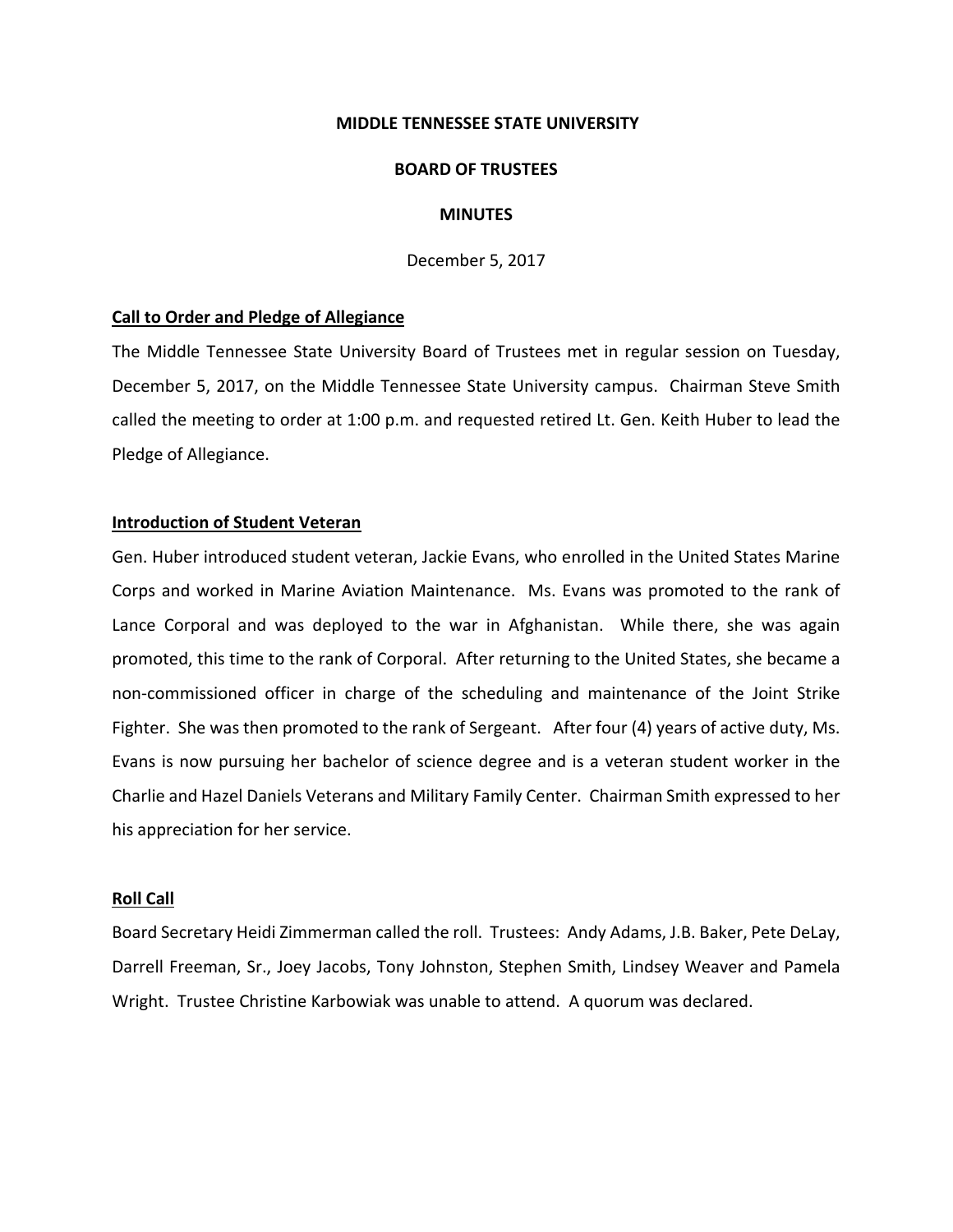### **Welcome and Opening Remarks**

Chairman Smith welcomed those present to the fourth meeting of the Board of Trustees. Dr. Sidney A. McPhee, President, also welcomed those attending and specifically acknowledged the presence of elected officials and special guests in the audience, particularly recognizing the Tennessee Higher Education Commission liaison to the Board, Dr. Lauren Collier, Director of Institution and Board Affairs.

#### **Approval of the Minutes**

Chairman Smith asked whether everyone had had the chance to review the minutes of the September 12, 2017 Board of Trustees meeting. There being no objection to their accuracy, Chairman Smith requested a motion to approve the minutes. Trustee Johnston moved to approve the minutes; Trustee DeLay seconded the motion. A voice vote on the motion to approve the minutes of the September 12, 2017 Board meeting was taken and carried unanimously.

### **Committee Report: Academic Affairs, Student Life and Athletics Committee**

Chairwoman Pamela Wright gave the report from the December 5, 2017 meeting of the Academic Affairs, Student Life and Athletics Committee. Materials from the committee meeting were provided to the Board in its meeting materials. The committee report contained information items and five (5) recommendations to be considered and voted on by the Board.

#### **Department Name Changes ‐ Information**

Provost Byrnes updated the committee on department name changes effective July 1, 2018 and changes in academic programs including name changes, program terminations, new concentrations, and new minors. He also provided information on new academic programs under consideration.

# **Criminal Background Checks and Fall 2017 Census Data ‐ Information**

Vice President Deb Sells presented information on criminal background checks in the admissions process and provided the committee with the Fall 2017 census data.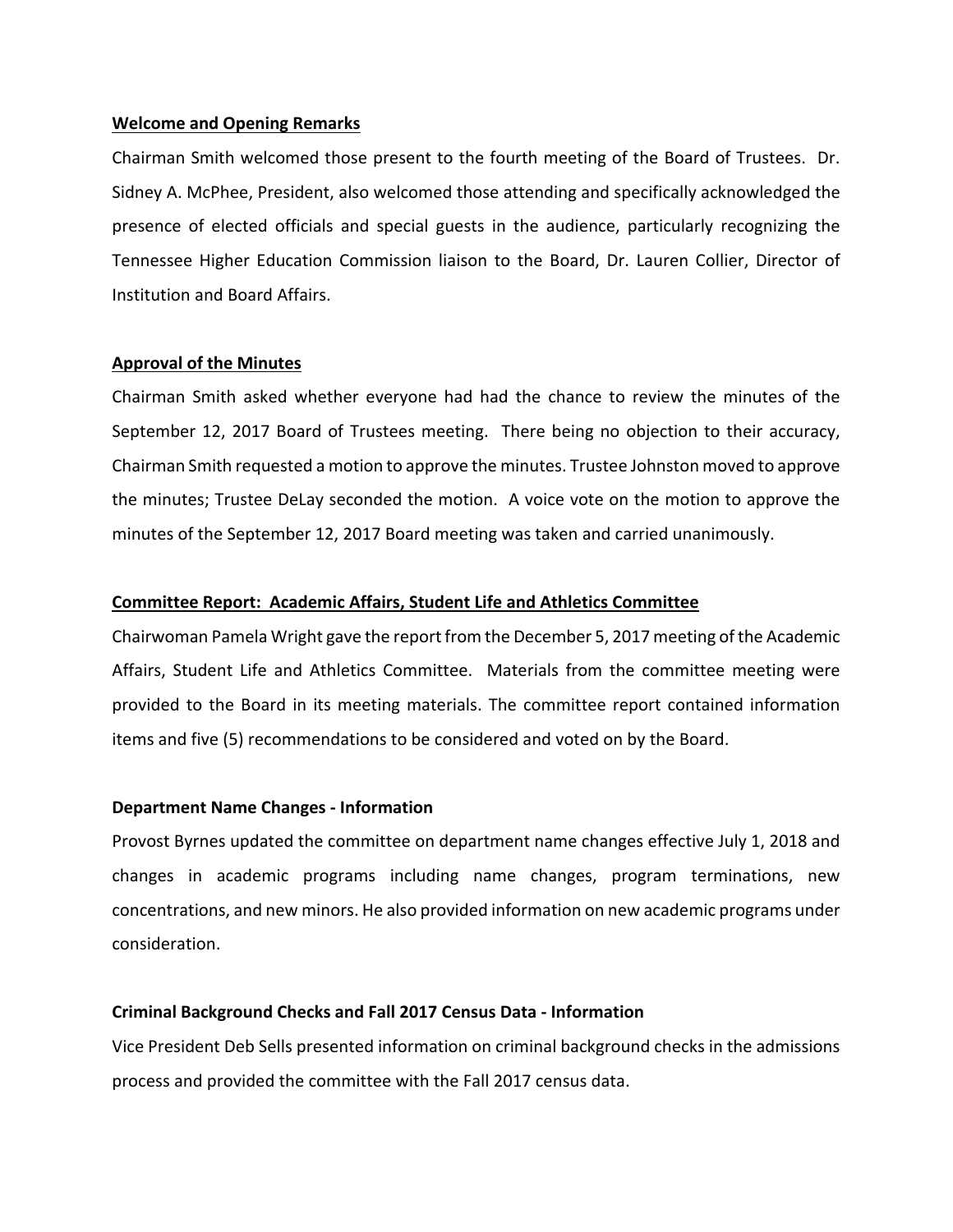#### **Faculty Senate Activities ‐ Information**

Dr. Joey Gray, 2017‐18 Faculty Senate President, presented an overview of the Senate's most recent activities, the unique role of the faculty and two resolutions from the Senate.

### **Master Plan for Athletics Facilities ‐ Information**

Athletic Director Chris Massaro shared architects Heery and Associates' findings and recommendations to the master plan for athletics facilities.

# **Promulgation of the Rule Classification of Students and Revisions to Related Policies – Recommendation**

The committee approved the promulgation of the rule, Classification of Students, which defines residency of students to be used in determining whether or not out‐of‐state tuition shall be charged to a student enrolling at MTSU. It also approved revisions to Policy 501 ‐ Classifying Students In‐State or Out‐of‐State for Paying University Fees and Tuition and for Admission Purposes to be consistent with the proposed rule.

# **Policy 205 Promotion of Tenured and Tenurable Faculty ‐ Recommendation**

Revisions to Policy 205 ‐ Promotion of Tenured and Tenurable Faculty pertain to inconsistencies in Policy 205 when read in conjunction with Policies 204 ‐ Tenure and 202 ‐ Faculty Definition, Roles, Responsibilities, and Appointment Types. The committee approved the proposed revisions.

# **Expedited Tenure – Recommendation**

The need to award expedited tenure in order to recruit exceptionally high-quality faculty and administrators for senior positions was discussed. After proper review pursuant to Policy 204 ‐ Tenure by their respective college and department policies, the President and University Provost recommended to the committee that tenure be granted to three individuals and the committee approved this action.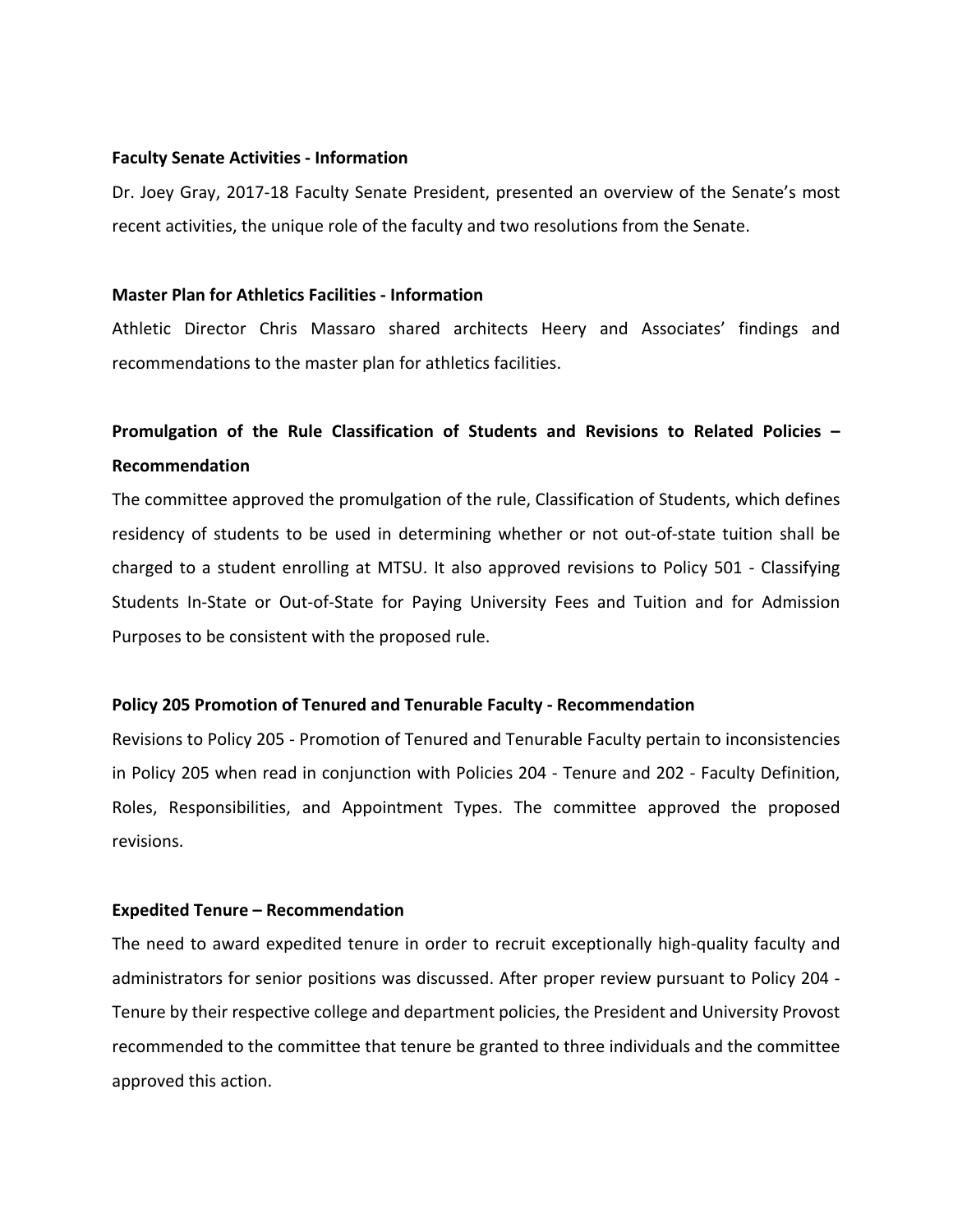# **Elevation of the Existing Concentration in Insurance – Recommendation**

The committee approved the elevation of the existing concentration in Insurance within the B.B.A. in Finance to a freestanding B.B.A. degree in Risk Management and Insurance, to be effective Fall 2018.

# **Board Policy ‐ Board of Trustees Travel – Recommendation**

Consideration of a new Board of Trustees policy that applies to travel by the Board of Trustees in the performance of their official duties was discussed and approved, with revisions, by the committee.

# **Motion to Approve Committee Recommendations**

Trustee Freeman moved to approve the action items taken by the Academic Affairs, Student Life, and Athletics Committee other than the rule promulgation. Trustee DeLay seconded the motion. The motion to approve the action items of the Academic Affairs, Student Life, and Athletics Committee, other than the rule promulgation, carried by unanimous voice vote.

# **Motion and Roll Call Vote for Promulgation of the Classification of Students Rule**

Trustee DeLay moved to approve the promulgation of the Classification of Students Rule. Trustee Jacobs seconded the motion. A roll call vote was taken and the motion to approve promulgation of the Classification of Students rule passed unanimously.

# **Committee Report: Finance and Personnel Committee**

Chairman Joey Jacobs provided the report for the Finance and Personnel Committee and stated that this committee met on November 29, 2017. Materials from the meeting were provided to the Board in its meeting materials. The committee report contained information items and three (3) recommendations to be considered and voted on by the Board.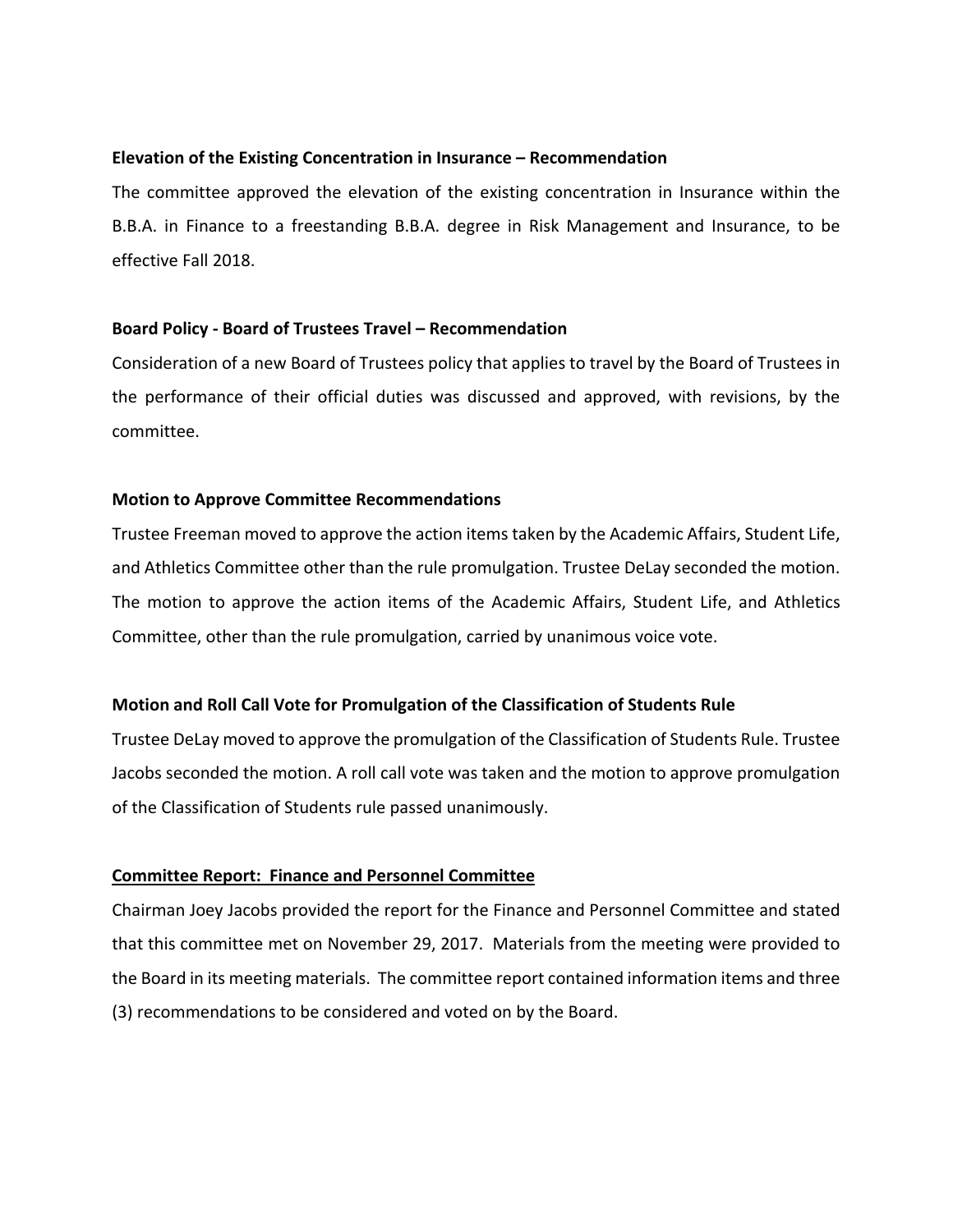#### **Capital Outlay and Capital Disclosures – Information**

MTSU's Academic Classroom Building is the No. 1 ranked project on THEC's list and the Applied Engineering Building is ranked as No. 7. These projects will be recommended for funding in FY 2018‐19. Two other projects listed as "outyear" projects in the FY 2018 – 19 capital budget are the Concrete and Construction Management Building and the Math and Computer Science Building. These projects are being considered for submission as the University's FY 2019‐20 capital project request. In accordance with THEC Policy 4.0.6C for disclosure of projects funded through bonds, gifts, grants or local funds, MTSU submitted a disclosure project on September 29, 2017 to make improvements to Peck Hall.

#### **Compensation Strategy ‐ Information**

Assistant Vice President Kathy Musselman presented a recommendation concerning compensation strategy. With this compensation strategy, the University requested approval to develop a plan to increase salary ranges and partially implement the current compensation plan prior to implementation of a merit based compensation plan. This plan would be presented to the committee once the Governor's recommended amount of state funding for higher education salaries is known in January/February of 2018. An increase in salary ranges, based on current market data, would allow the University to be more competitive and attractive in its starting salaries. In addition, partially implementing the current compensation plan would help to retain employees in positions with high turnover rates. This would be similar to an allocation made in the 2017‐18 Governor's Budget for positions in state government experiencing high turnover. The Finance and Personnel Committee agreed to meet again in January to review additional information requested.

#### **Promulgation of the Installment Payment Plan Rule ‐ Recommendation**

The committee approved promulgation of the rule, Installment Payment Plan, which concerns the payment of tuition and student fees, as well as, consequences for failure to make payments. MTSU has related Policies 644 ‐ Installment Payment Plan and 641 ‐ Student Fees – Incidental Charges and Refunds, where minor changes were made for consistency with the rule.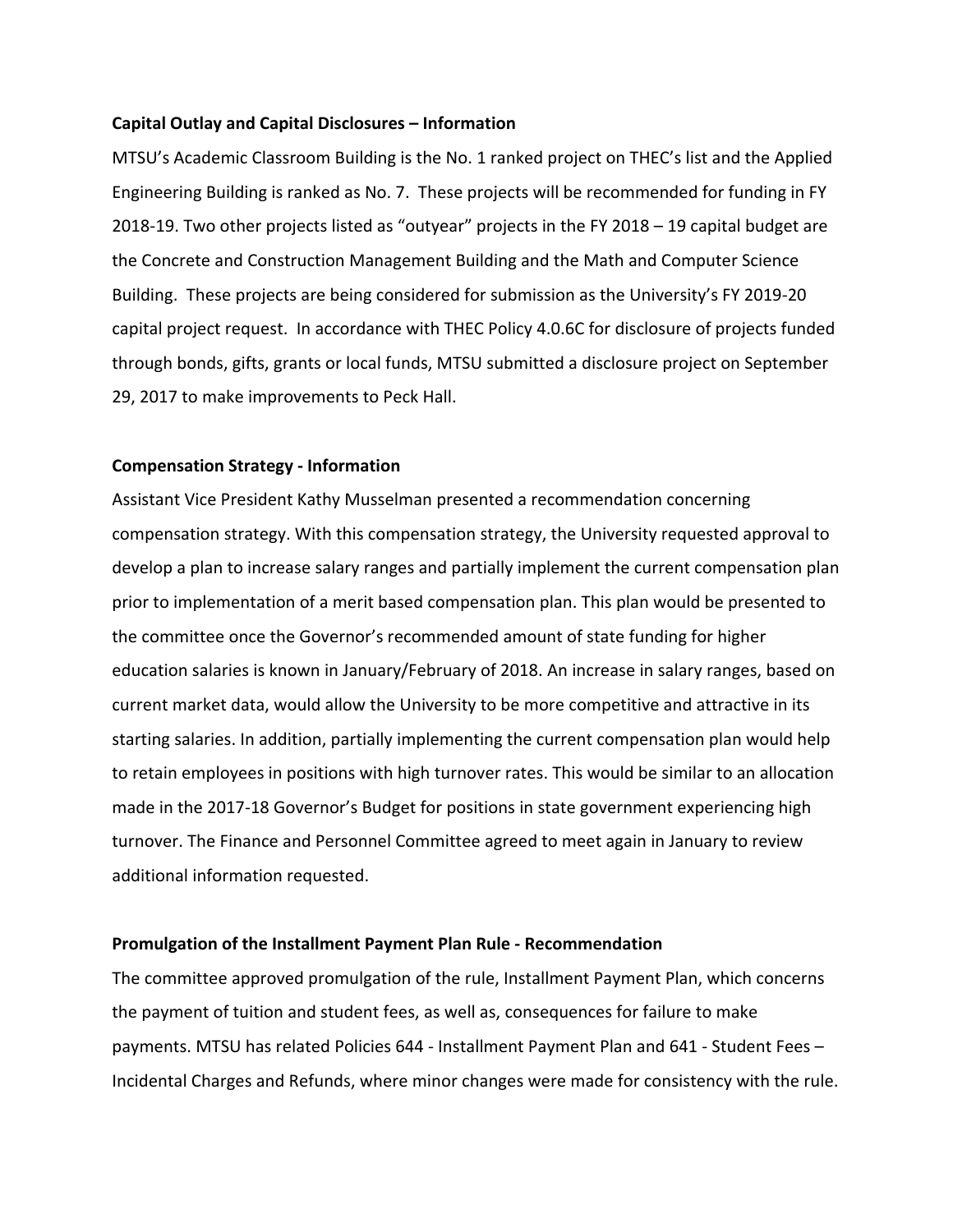Additionally, Policy 644 will now be approved by the Board.

# **Severance of Procurement Services – Recommendation**

Vice President Alan Thomas reminded the committee that the FOCUS Act allowed for a transition period beginning July 1, 2016 and ending November 30, 2017, where TBR would continue to perform certain functions, including procurement, for the Locally Governed Institutions. Subsequent to November 30, 2017, LGIs may submit their proposals to sever these functions with TBR. MTSU is ready to submit its proposal for severance to THEC before the end of December 2017, intending for severance of Procurement Services from TBR to be effective July 1, 2018. The committee approved this action.

# **2017‐18 October Revised Operating Budget – Recommendation**

The 2017‐18 October Revised Operating Budget was approved by the committee. Changes were made:

- o to reflect tuition and fee revenue,
- o to show increased appropriations for state funded employee benefits,
- o to adjust expenditure budgets, and
- o to adjust auxiliary and restricted budgets based on information obtained since the July budget submission.

# **Outside Legal Counsel – Recommendation**

The committee considered exploring the option for acquiring outside legal counsel for the trustees. A majority of committee members voted in favor of this. A report of the findings will be brought before the committee in the near future.

# **Motion and Roll Call Vote for Promulgation of Installment Payment Plan Rule**

Trustee DeLay moved to approve the promulgation of the Installment Payment Plan rule. Trustee Johnston seconded the motion. A roll call vote was taken and the motion to promulgate the Installment Payment Plan rule passed unanimously.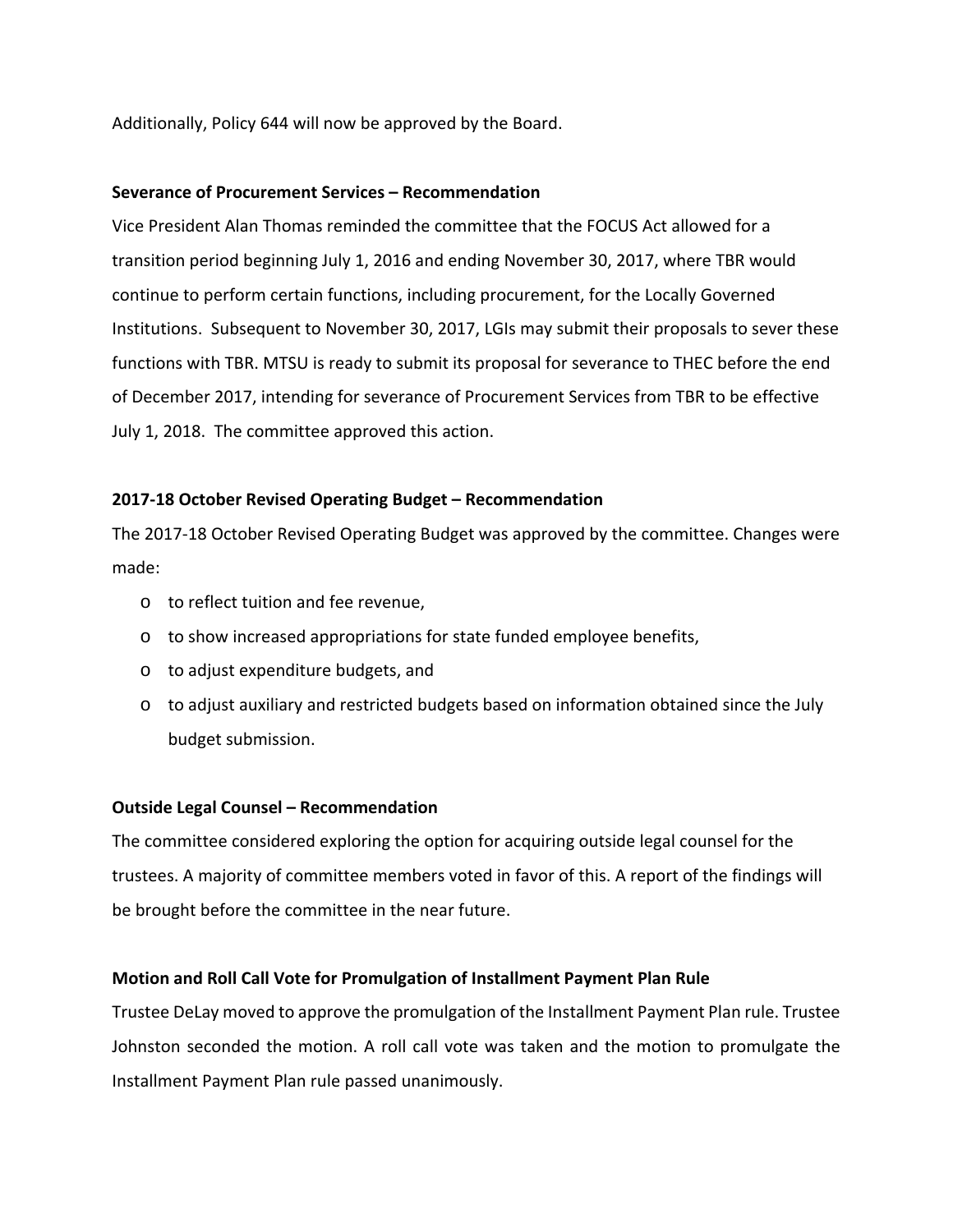# **Motion to Approve Committee Recommendations**

Trustee DeLay moved to approve the remaining action items taken by the Finance and Personnel Committee as reported by Trustee Jacobs. Trustee Baker seconded the motion. The motion to approve the Finance and Personnel Committee remaining action items was approved by unanimous voice vote.

# **Committee Report: Audit and Compliance Committee**

Trustee Adams gave the report of the Audit and Compliance Committee in Chairwoman Karbowiak's absence. The committee met on November 29, 2017. Materials from the meeting were provided to the Board in its meeting materials. The report included information items only with no recommendations to be voted on by the Board.

# **Office of Compliance and Enterprise Risk Management Report ‐ Information**

Assistant Vice President Gené Stephens presented information including:

- o comprehensive report on the Office of Compliance and Enterprise Risk Management's activities,
- o examples of how the University addresses each of the seven elements of an effective corporate compliance program as described in the United States Sentencing Guidelines, and
- o examples of how the University addresses the "Filip Factors" used by the Department of Justice.

# **Non‐public Executive Session ‐ Information**

The public meeting of the committee adjourned and the committee went into executive session. During the non-public executive session of the Audit and Compliance Committee, members discussed current audits and investigations.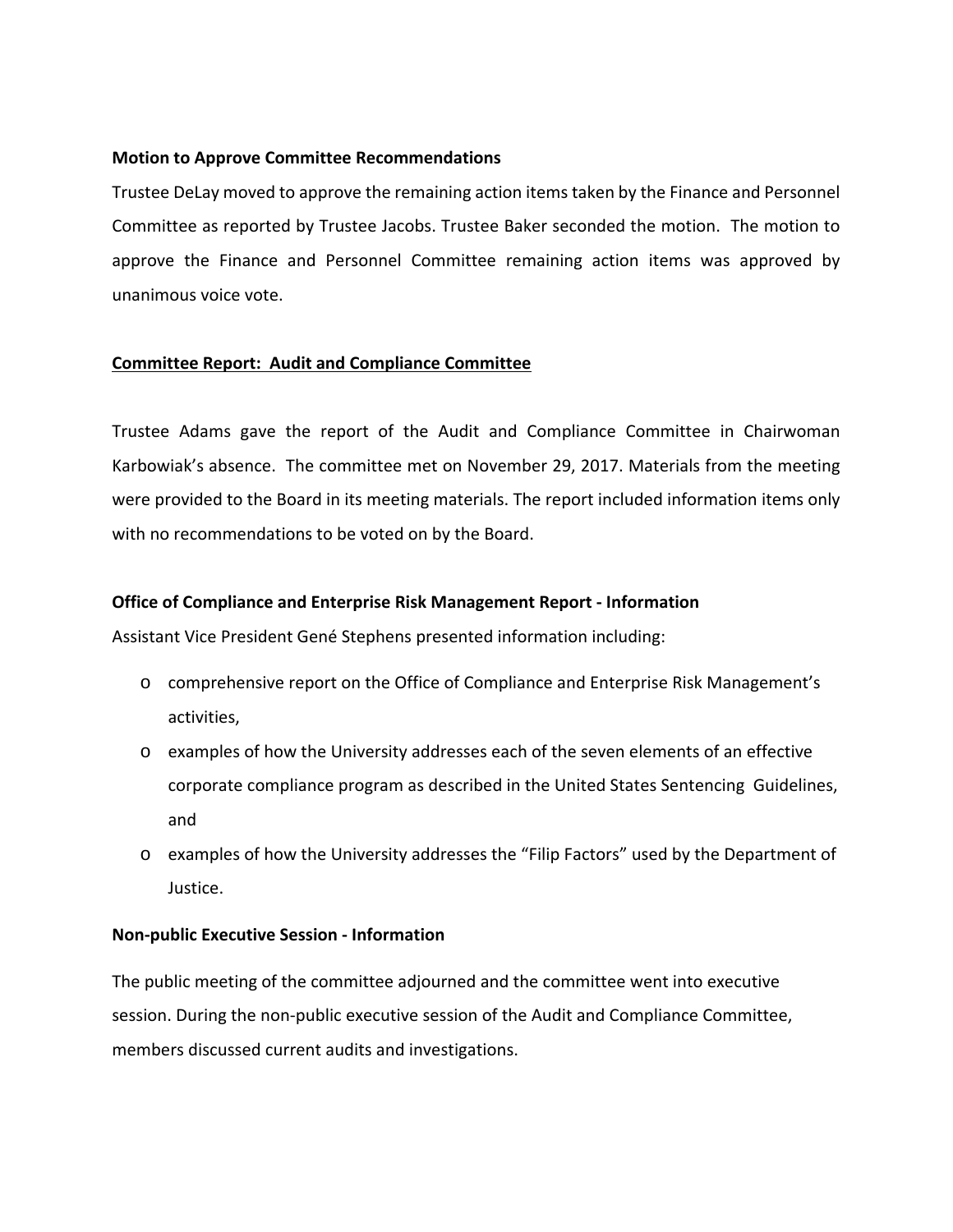# **Committee Report: Executive and Governance Committee**

Board Vice Chairman Darrell Freeman gave the report of the Executive and Governance Committee that met on November 29, 2017. Materials from the meeting were provided to the Board in its meeting materials. The report included one (1) recommendation to be considered and voted on by the Board, and one information item.

# **President's Compensation Package – Recommendation**

The committee discussed the development of a compensation package for the President. In order to make the best‐informed and most appropriate recommendation, it was suggested and approved by the committee that through AGB Search, Dr. Joseph Johnston be retained as a consultant to provide compensation evaluation services in this regard.

# **Board of Trustees Policy – Selection, Evaluation and Retention of the President** ‐ **Information**

In its prior meeting of September 17, 2017, the Executive and Governance Committee approved Board of Trustees Policy – Selection, Evaluation and Retention of the President with the understanding that it would be revisited at the subsequent meeting for a discussion of potential revisions. Recommendations for revision were made and a new version of the policy will be presented at the next meeting of the Executive and Governance Committee meeting.

# **Motion to Approve Committee Recommendation**

Trustee Baker moved to approve the recommendation of the Executive and Governance Committee as reported by Trustee Freeman. Trustee DeLay seconded the motion. A voice vote was taken and the motion to approve the recommendation of the Executive and Governance Committee carried.

Trustee Wright wanted it noted for the record that she feels the Board needs to be conservative with consultants and outside counsel because there is already a lot of expertise on the campus.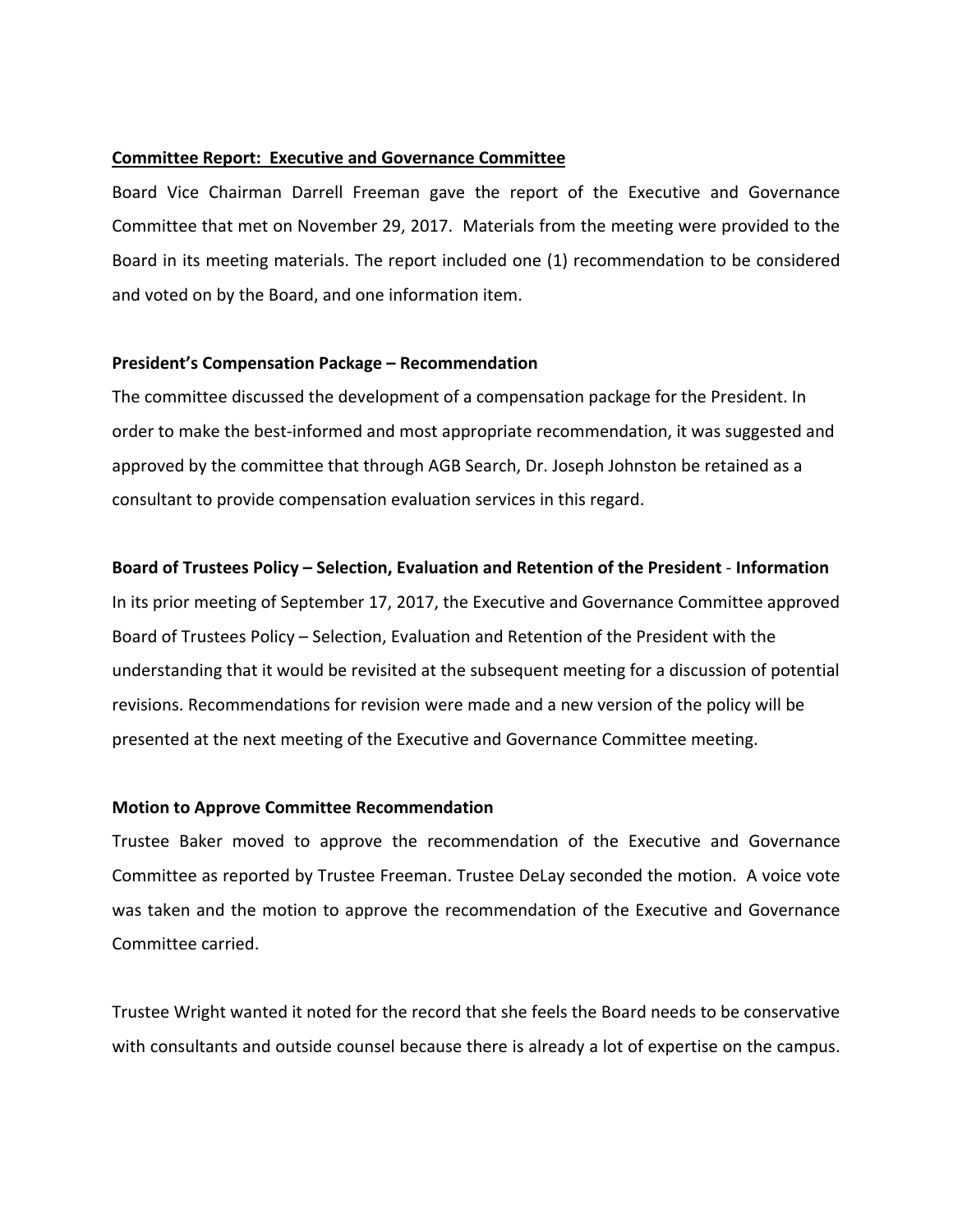She stated that she would rather the Board not set a precedent for future boards of going to consultants for numerous issues.

### **Policy on Free Speech on Campus ‐ Recommendation**

Secretary Zimmerman stated that recently passed legislation, 2017 Public Chapter 336, established the Free Speech Protection Act. The statute requires that institutions of higher education have a policy in place to comply with the Act. Proposed Policy 103 ‐ Free Speech on Campus, drafted almost verbatim from the statute, will comply with that requirement. The policy is to become effective January 1, 2018. Trustee DeLay moved to approve this new University policy. Trustee Wright seconded the motion. A voice vote was taken and the motion to approve Policy 103 – Free Speech on Campus carried.

#### **Board Secretary's Report**

At its prior Board meeting, the Board approved the delegation of limited authority to the Board Secretary to make minor revisions to policies or rules with the condition that these revisions be reported to the Board. Accordingly, Ms. Zimmerman provided a list of the minor revisions made to policies since the last Board meeting.

# **President's Report**

Dr. McPhee reported on the white supremacist rally that was scheduled to be held on the Murfreesboro Square on October 28, 2017, along with the possibility that protests could occur on the MTSU campus the evening of October 27. He noted that the rally was cancelled and that no protests took place on the campus. He acknowledged the work of many individuals and agencies in anticipation of these events and thanked Rutherford County Mayor Ernest Burgess, City of Murfreesboro Mayor Shane McFarland, Rutherford County Sheriff Mike Fitzhugh, and Murfreesboro Police Chief Michael Bowen for their leadership, stating that they made the safety of the community and the campus a top priority. He also commended first responders including MTSU Chief of Police Buddy Peaster and the officers of the MTSU Police Department. Also assisting in the effort were the police departments from the cities of LaVergne and Cookeville,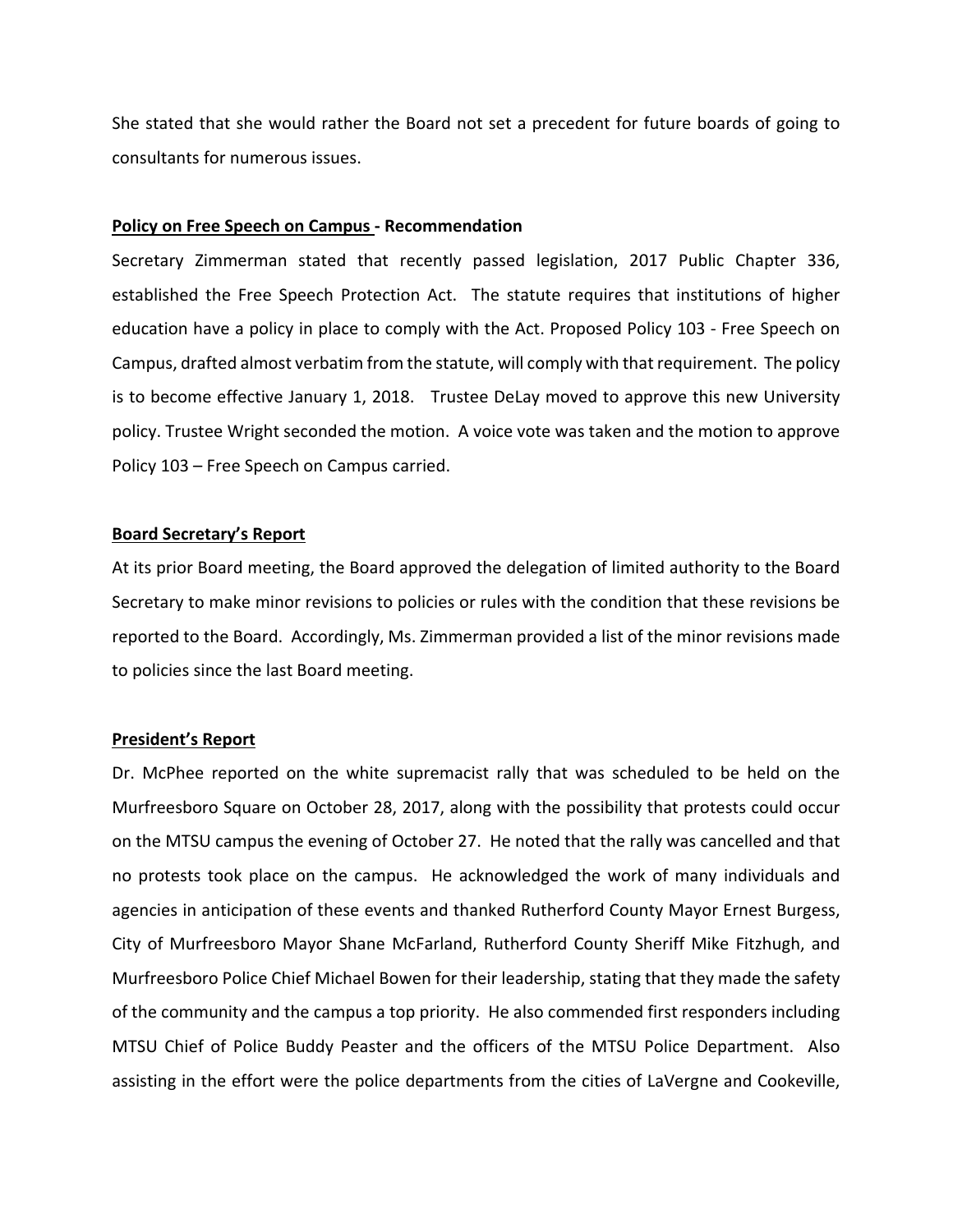and the police departments from Austin Peay State University, Tennessee State University and Tennessee Tech. Dr. McPhee expressed his gratitude for the work of MTSU's administrators, executives and staff members who supported and maintained watch over academic and student life activities.

Dr. McPhee stated that on November 6, Chairman Smith joined students, faculty, staff and alumni in "Hands Across MTSU," an event in which these individuals joined hands across the campus to demonstrate the unity and the solidarity across our very diverse campus.

Raymond Cintron, former Blue Raider basketball player, and his family suffered significant losses due to Hurricane Maria when it struck Puerto Rico in September. As part of an MTSU Raider Relief effort, Board Vice Chairman Freeman flew his private plane at his expense with MTSU Chief Pilot, Terry Dorris, and passengers Dr. McPhee, Mr. Citron and Vice President Andrew Oppmann, to Puerto Rico to provide relief. Generators, medication, batteries, nonperishable food, water and assistance were delivered to Mr. Citron's family in the San Juan area with the assistance of the Puerto Rico wing of the Civil Air Patrol. These supplies were paid for through funding provided by university vice presidents, members of the President's Cabinet, and head basketball coach Kermit Davis and his colleagues.

Dr. McPhee pointed out the new MTSU True Blue branding on the city's newest water tower. Dr. McPhee expressed his appreciation for the city mayor and city council, and City Manager, Rob Lyons, for the approval of this project.

Finally, Dr. McPhee reported that at their annual December meeting, the Southern Association of Colleges and Schools, Commission on Colleges, the board of trustees accepted the recommendation of compliance with a note of concern as outlined in the recommendation as concernsthe change of governance to the MTSU Board of Trustees. Dr. McPhee thanked all those who participated in the SACSCOC team's visit in September.